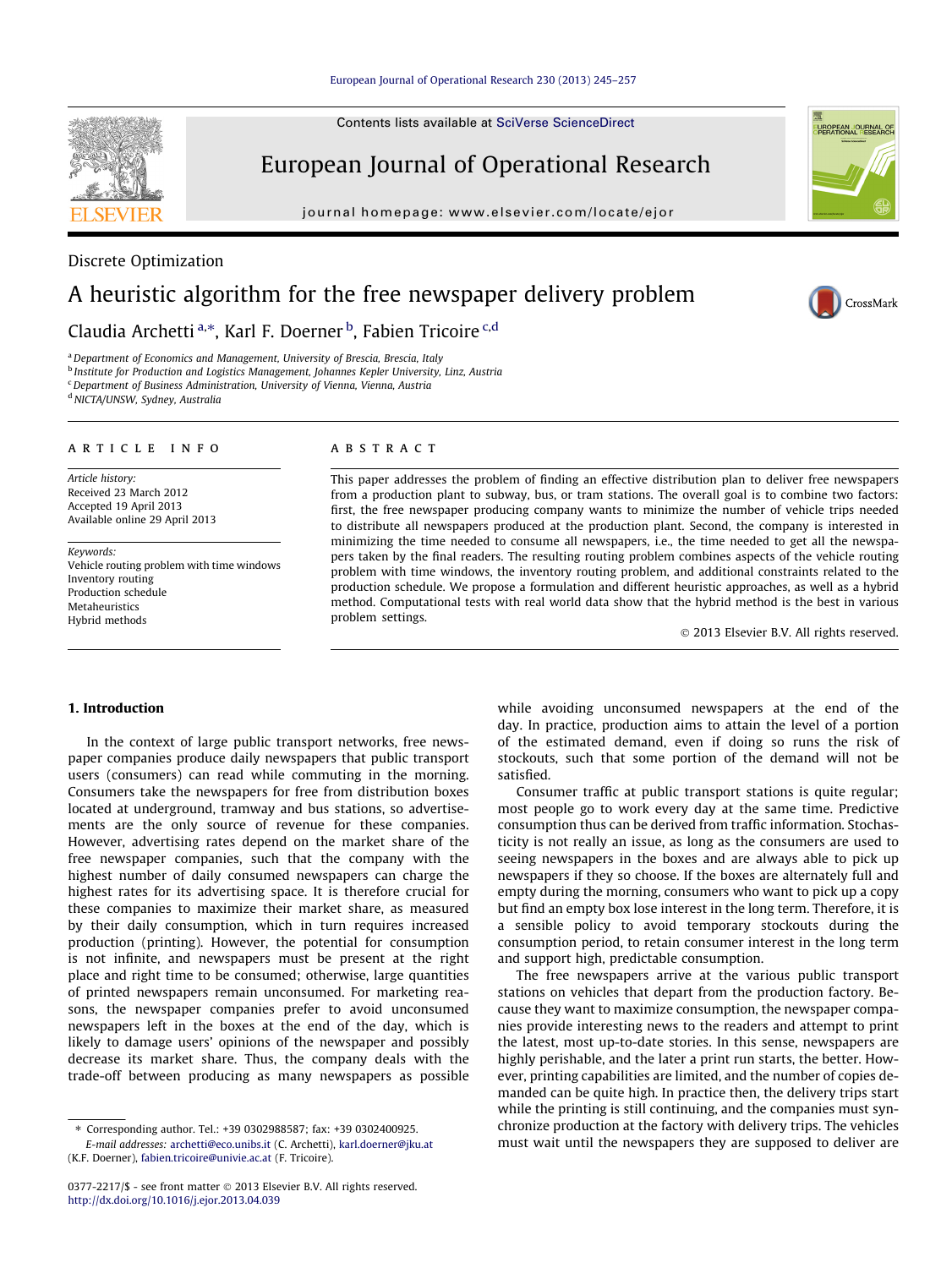printed, and the trips have to be scheduled according to the production schedule.

Maximizing the profit of such a company is therefore a complex process with many decisions, including pricing, production scheduling, and combined routing and scheduling. For this study, we assume that decisions about pricing and printing already have been made and that the production schedule is a given. We thus can concentrate on the combined routing and scheduling problem. On the one hand, a tactical objective is to consume all produced newspapers as quickly as possible, which helps the company justify high advertising prices. On the other hand, the delivery trips are typically outsourced to a company that bills a fixed price for each trip, so minimizing the total number of trips required is an operational objective.

The contribution of this paper is twofold. First, we introduce a new problem, the Free Newspaper Delivery Problem (FNDP), that reflects a compelling trait of modern societies; we provide a mathematical model for this problem and study its peculiarities. Second, we propose solution techniques for the FNDP. These methods involve a decomposition, heuristic and exact approaches for the subproblems, as well as a hybrid method.

The remainder of this paper is organized as follows: In the next section, we give a more detailed description of the FNDP and the application we consider, which concerns a free newspaper company working in Vienna. In Section [3](#page--1-0), we review publications dealing with problems that are related to the FNDP. After we discuss the peculiarities of the problem in Section [4,](#page--1-0) we present an extended formulation in Section [5.](#page--1-0) In Section [6](#page--1-0) we describe the solution approaches we propose for the FNDP. Finally, computational tests on real data are presented in Section [7.](#page--1-0)

### 2. Problem description

A central depot is given which corresponds to the production plant where the newspapers are produced and stored. The starting production time and the production rate are constant over time. Once the total amount of newspapers prescribed has been produced, production stops. The distribution of the newspapers to subway and tramway stations relies on a fleet of identical vehicles. Each vehicle can perform one or several trips; we define a trip as a tour that starts at the production plant (or depot), visits a certain number of stations, and returns to the production plant. Time gets consumed by vehicles when they travel from one station to another (travel time) and when they perform the deliveries (service time). Additionally, vehicles can wait at stations before performing a delivery (waiting time). Therefore the total duration of a trip is the sum of the total travel time, total service time, and total waiting time. The time at which the distribution starts is established and constant over time (and obviously later than the starting production time), and all the newspapers must be delivered within a fixed due time, typically fixed at 9:00 am, when the last demand peak occurs. The demand occuring after this last peak appears so small that it can be ignored. Thus, the time horizon spans from the start of the distribution operations to their end. The newspaper consumption rate is not stationary over time and space, meaning that it varies on the basis of the stations and on time. For example, central stations typically exhibit a higher consumption rate than suburb stations, and during the time horizon, consumption typically shows two peaks at 7:00 am and 9:00 am. At the stations, newspapers are stored in boxes with a given capacity, such that the number of boxes at a station indicates its total capacity. The goal is thus (i) to satisfy demand by distributing all the produced newspapers to the stations where they are actually consumed, as well as (ii) to minimize the number of vehicle trips used to deliver the newspapers.

Alternating between empty and full boxes can have a negative impact on consumer's interest on the long term though and lead to lower and/or unpredictable consumption. The company rather wants to avoid alternating stockout and replenishment at each station, instead demand needs to be satisfied continuously, and stockout has to occur only once (at the end of the time horizon or even before). Once a station has incurred a stockout situation, it will not be replenished. In practice, the company plans its distribution on the basis of forecasted demands. Each station keeps receiving a quantity that is sufficient to cover the forecasted demand in each period until the deliveries stop. At this point, the station should face a stockout situation, though it does not necessarily occur at every station at the same time.

We now present the problem input as well as the resources available.

The fleet is homogeneous. Each vehicle performs only one route, but one route can be formed by a sequence of several consecutive trips. The capacity volume is fixed, but because the thickness of newspapers can change from day to day, vehicle capacity in terms of the number of newspapers carried also changes daily. Moreover, newspapers are grouped into batches with a set number of copies. Because the thickness of one newspaper copy can change, the volume of one batch also differs on a daily basis. These batches are the standard unit used in capacity measures in the following. Each station has a set of boxes, which may be of four types, each with different capacities. The number of boxes and their capacities determine the total capacity of a station. Some stations also offer the possibility of delivering newspapers outside of a box, such as leaving them on a table or a bench. These stations typically have a small demand, and an infinite capacity is assumed in such a case. The consumption rate changes for every (station, period) pair.

The planning horizon starts at 4:00 am and ends at 9:00 am, divided into periods (e.g., 10 periods of 30 minutes). Consumption at the stations starts only after 5:00 am, and finishes at 9:00 am. Newspapers consumed at a given station at period  $t$ have to be delivered to this station within period  $t$ . All stations that are not visited during or before the first period of consumption (between 5:00 am and 5:30 am) enter stockout, such that their consumption is lost for the whole horizon. However, in the application considered herein, for contractual reasons, the company must serve each station at least once, so all stations will be served in the first period of consumption.

The central depot produces newspapers from 1:00 am to 7:00 am. It produces 40,000 newspapers per hour, and fresh production is only available at the end of the hour. For instance, nothing is available at 1:59 am, but 40,000 newspapers are available at 2:00 am. In practice, the distribution operations start at 4:00 am with an available stock of 120,000 newspapers. In total, 240,000 newspapers are produced; they must all be consumed by the end of the horizon, which is at 9:00 am.

It is important to notice that some stations need to be visited only once. These are typically small suburb stations, distant from the depot. Their capacity allows them to handle their total consumption over the whole horizon.

Moreover, newspapers thickness changes everyday and thus has an impact on capacity, both of the vehicles and at the stations. Thus, the problem differs from one day to another. We will focus on this daily problem and the need to organize the distribution operations of a single day.